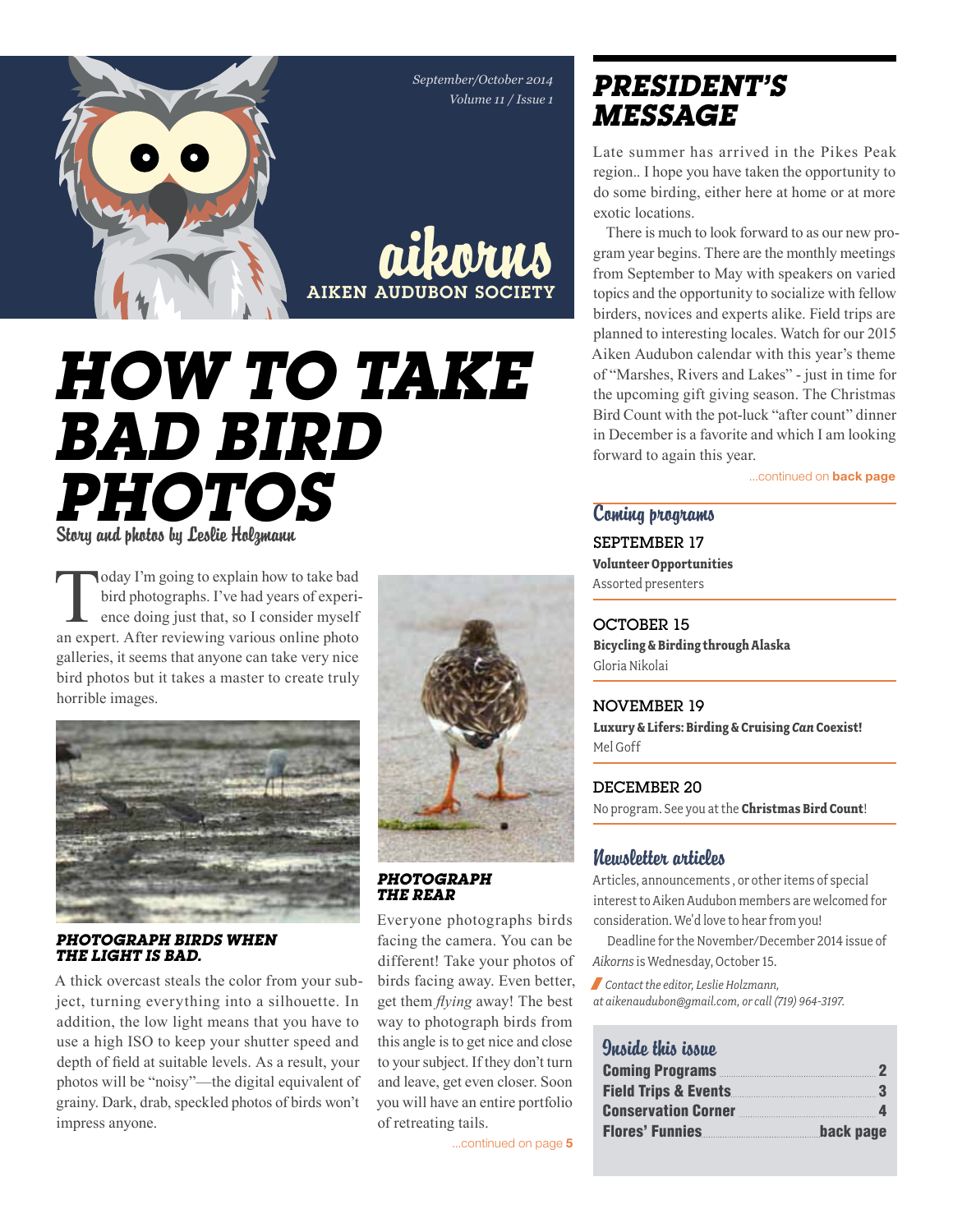# *September 17 / Assorted Presenters Volunteering is for the birds*

AS BIRDERS, WE'RE INTERESTED IN DOING ALL WE CAN TO ENSURE THAT BIRDS THRIVE. Many organizations in our area use volunteers to accomplish their goals of conservation and education. For our first meeting of the season, we are offering a variety of ways that you can participate in activities ranging from stuffing envelopes to tracking wildlife.

Speakers include Donna Ralph from Ellicott Wildlife Rehab Center; Jena Sanchez from Colorado Department of Parks and Wildlife (she's the SE Region Volunteer Coordinator); Ashley Armborgo, the Cheyenne Mountain Zoo Volunteer Coordinator; Paula Megorden, Interpretive Volunteer Consultant with the Friends of El Paso County Nature Centers; and more. We're looking forward to welcoming everyone back after a beautiful, fire-free summer!

# *October 15 / Gloria Nikolai Bicycling & Birding through Alaska*



*Gloria Nikolai spent one month of the*  summer of 2013 exploring Alaska and the Yukon Territory with one of her sons, Ben. Both avid cyclists and enthralled with the natural world, they decided to combine Gloria's passion of birding with their joint exploration of new territory.

They started the trip in Seattle, Washington and ended the journey in Anchorage, Alaska. Confronted with a late winter and numerous "adjustments" to the carefully planned schedule due to missing or closed services, they

bicycled over 1000 miles with fully loaded bicycles on their self-supported trip. Come and hear Gloria share their challenges and joys from bicycling and birding in Alaska and the Yukon Territory.

Aiken Audubon programs are free and open to the public. They are held at the Colorado Parks and Wildlife building located at 4255 Sinton Road. Coffee and socializing is at 6:30 pm and programs begin at 7 pm. Please use the back entrance. *Note:* Sinton Road runs parallel to I-25 on the east side, between Garden of the Gods Road and Fillmore Street.

# *"Nature's Inspirations" Art Show & Sale*

*The Friends of El Paso County Nature Centers is hosting its seventh art show*  and sale Friday, October 17, from 9 am to 7 pm and Saturday, October 18, from 9 am to 4 pm at Bear Creek Nature Center. The theme is "Nature's Inspirations." A percentage of each sale helps support exhibits and programming at your nature centers. Several Aiken members are among the artists.

Here is an opportunity to do your holiday buying in October. Enjoy shopping in a relaxing natural setting away from the chaos of the shopping malls. Best of all, you are supporting two important community assets, Bear Creek and Fountain Creek Nature Centers.

### Aiken Audubon Board Members

President Christine Bucher (719) 596-2916 baccab@aol.com

#### Vice President

Frank Dodge (719) 548-9863

**SECRETARY** Risë Foster-Bruder (719) 282-7877

**TREASURER** Gary Conover (719) 635-2505 gary1gc@yahoo.com

Program Chair

Deborah Barnes-Shankster (303) 947-0566 kfoopooh@yahoo.com

Conservation Chair

Jackie Heyda (719) 487-8485

Publicity Chair

Christine Bucher (719) 596-2916 baccab@aol.com

Education Chair Position Open

Field Trips Mel Goff melgoff@comcast.net

Kiowa Creek Liaisons Jeannie & Ron Mitchell vancerus@earthlink.net

Aikorns Editor/Web Leslie Holzmann (719) 964-3197 aikenaudubon@gmail.com

> **HOSPITALITY** Position Open

Christmas Count Tyler Stuart (719) 661-9308 tylerhstuart@gmail.com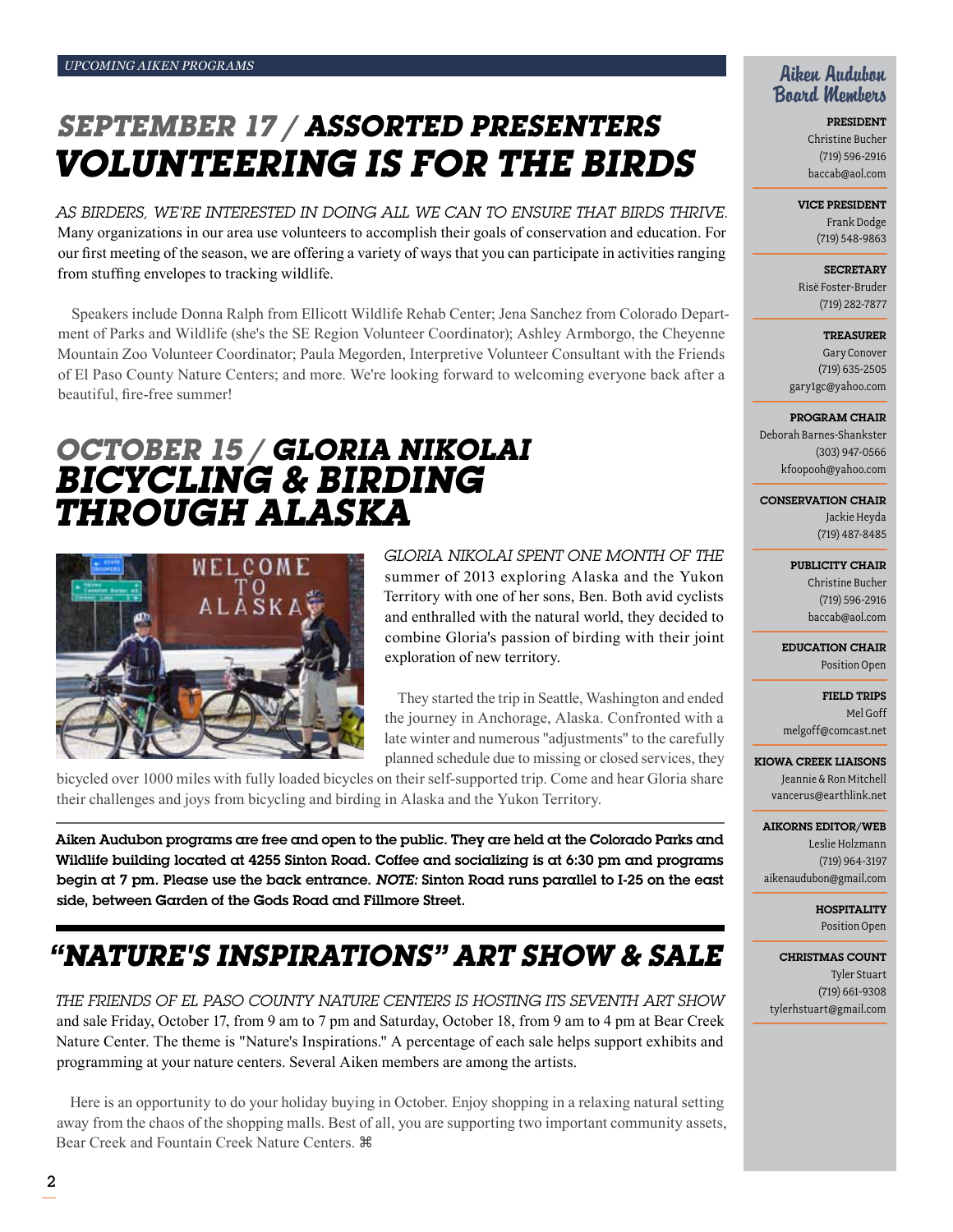### Aiken Audubon Field Trips & Events

Everyone is welcome on Aiken field trips, regardless of experience level or membership in Audubon. Contact trip leader for details and to let them know you are coming. Remember to pack your binoculars, scope (if you have one), field guide, water, snack or lunch, hat, rain gear, sun screen, bug spray, camera(?), and some gas money for the drivers. No dogs are allowed.

*Note:* In cases of extreme weather, trips may be cancelled. If this might be a possibility, please contact the trip leader an hour before the scheduled meeting time. To receive e-mailed reminders of upcoming field trips and notices of last-minute cancellations, send your name and e-mail address to AikenAudubon@gmail.com.

#### *Thursday, September 11, 7 AM – 2 pm Chico Basin Ranch*

We're excited to have John Drummond leading this fall migration trip to Chico. In addition to migrants, other Chico specialties include thrashers, quail, towhees, waterfowl, raptors, woodpeckers, shrikes, and more. You just know the birding is going to be outstanding! As an added bonus, the RMBO banding station will be open. Scopes are very helpful for viewing the ponds. Bring a two-way radio if you have one.

To carpool, meet at the Woodmen & I-25 Park-n-ride at 6:45 am sharp, or join the group at the Hanover fire station on Peyton Hwy. at 7:30. The trip ends after lunch. Bring a snack or lunch to be eaten while birding.

Trip is limited to 16 participants and will fill up quickly. There is a \$10 fee to bird the ranch (\$15 if you're with a group of fewer than five people.) RSVP required to John Drummond, jxdrummo@aol.com.

### *Saturday, September 13, 7 — 10:30 am Fountain Creek fall bird count*

Beginning to advanced birders are invited to observe and record the numbers of bird species and populations found in Fountain Creek Regional Park during the height of fall migration. Sponsored by Fountain Creek Nature Center, \$5 fee (for birdseed), reservations required, 520-6745.

#### *Wednesday, October 15, times below Brett Gray Ranch*

Once again Aiken has received permission to bird this 50,000 acre Nature Conservancy ranch east of Colorado Springs in Lincoln County. Pronghorn, Swift Fox, Mountain Plover, Burrowing Owl, and Cassin's Sparrow are among the species possible. The ranch also hosts over 200 natural playas, which are critical for migratory birds, particular waterfowl, and are home to the Plains Leopard Frog.

Plan to bring food, plenty of water, sunscreen, and wear your hiking boots. There are no trails and no facilities, so expect to be tromping through grass, climbing through the scrub, and otherwise roughing it a bit. The ranch is accessed by dirt roads; higher clearance vehicles are recommended.

Meet at the Woodmen Park-n-Ride at 6:45, or the Fuel B gas station on Hwy 94 in Ellicott at 7:30 to carpool. Trip lasts until afternoon. Limit 12 participants, and the trip will fill quickly. Sign up with Mel Goff, MelGoff@Comcast.net.

# *Aiken's 2015 Calendar!* On sale September 17th...

### *Featuring:*

- /*Birds of Colorado's marshes, rivers, and lakes*
- / *Aiken photographers*
- / *Aiken-related reminders*
- /*Professionally printed and ready to hang*
- /*Proceeds benefit the birds!*



### *VOLUNTEER OPPORTUNITIES*

# *BEAR CREEK AND FOUNTAIN CREEK NATURE CENTERS*

An Environmental Education Program Leader Training Class will be held Tuesdays, September 9 and 16, and Wednesdays, September 10, and 17 from 1 to 5 pm at Bear Creek and Fountain Creek Nature Centers.

Enjoy the look of excitement and innocence in children's faces as you help them experience the fascinating outdoor world. Learn all about being an environmental education program leader at El Paso County's Bear Creek and Fountain Creek Nature Centers during these four training sessions. You can make a difference in the lives of school children who visit the nature centers.

Contact Jamie Bequette at Bear Creek Nature Center, 520-6387, or e-mail: jamiebequette@elpasoco.com by September 5, 2014.  $\mathcal{H}$ 

### More trips online! For the latest information on field trips and events: **www.AikenAudubon.com**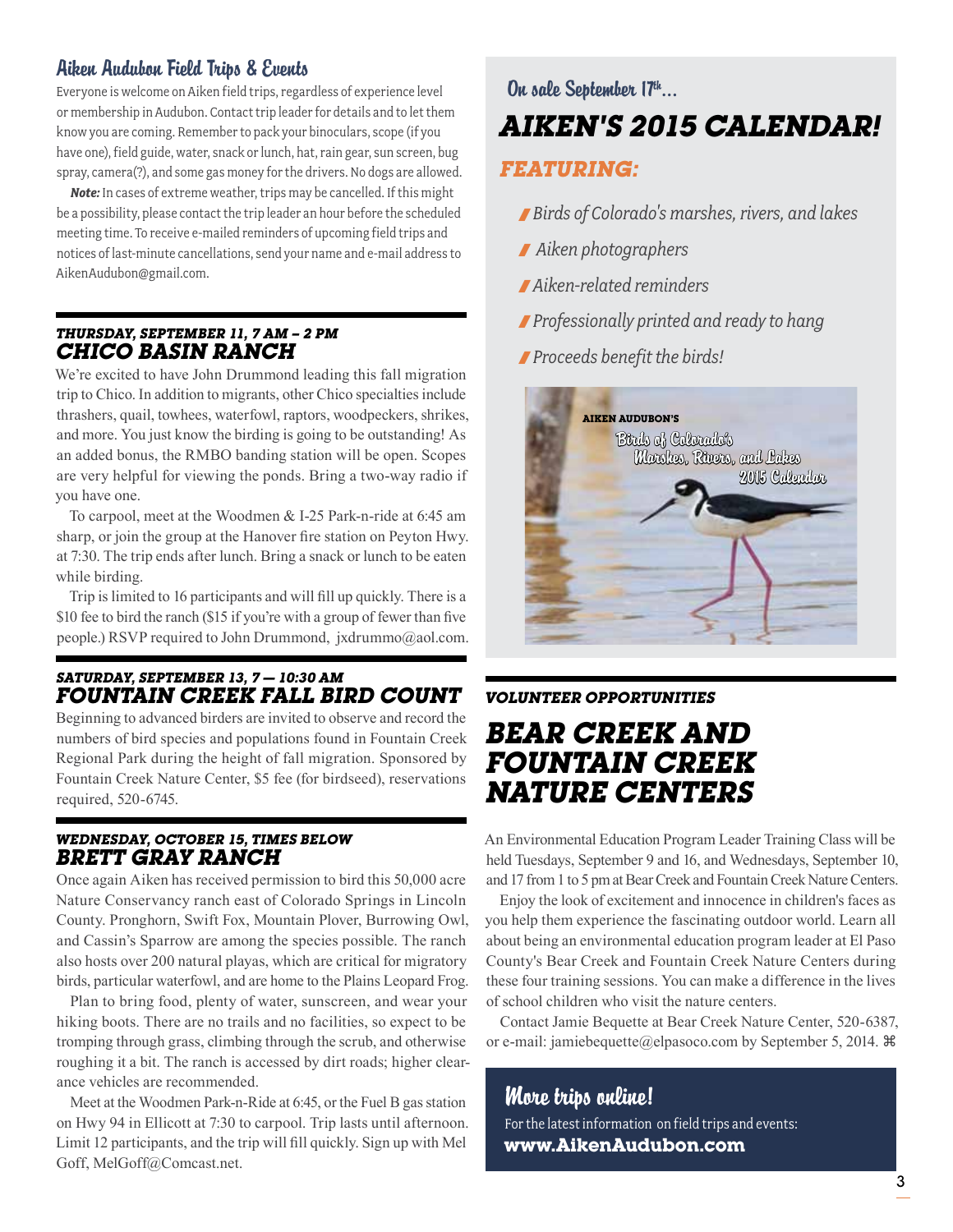# *Bird Returns renting habitat, rather than buying it*

by Jackie Heyda

*In the fall, thousands of shorebirds migrate*  through the Sacramento Valley from the Arctic. Shorebirds include dunlins, dowitchers and least sandpipers. This is the heart of the Pacific Flyway.

*I* The Sacramento Valley, in the northern half of California's Central Valley, used to have about 4 million acres of wetland habitat. Many of these wetlands have been changed to farming and other uses. About 250,000 acres of wetlands remain.

The Nature Conservancy is testing a new program called Bird Returns. This program pays farmers to leave water in their fields for a few extra weeks at critical times during the birds' winter and spring stopovers in the valley—effectively creating "pop-up," on-demand wetlands. The Conservancy realized that purchasing many of these properties would be extremely expensive and ensuring that there was a reliable water source wouldn't be practical.

In 2012, The Conservancy began working with the Cornell Lab of Ornithology using eBird. This program has more than 150 million sightings by birders around the world. Cornell used that data to build migration models for the Pacific Flyway. The Point Blue Conservation Science scientists were trying to predict water availability to do shorebird consensus. The Conservancy used the two sets of data to boost the wetland acres from a quarter million acres to a million acres.

To access more information about this exciting program, go to magazine.nature.org. This article "On the Wing" is in the August/September 2014 issue of Nature Conservancy.

To read about how citizen scientists are helping migratory birds, go to their website: nature.org/ebird.

### *Demand for Ellicot Wildlife Rehab Center growing*

ELLICOTT, JULY 27, 2014-Wild B.I.R.D. has announced it will be closing its doors permanently on September 1, 2014. Since opening in 2000, they have accepted approximately 3,000 sick, injured, and orphaned wild birds into their facility annually.

Ellicott Wildlife Rehabilitation Center (EWRC) has accepted overflow wild bird and wild mammals from Denver since opening in 2001, but doesn't have the financial or people resources necessary to accept an additional 1000 to 3000 birds from Denver each year without major financial support for staffing (EWRC currently has no paid staff) and animal care expenses (food, medical, housing) for that number of birds and mammals. Significant Denver intake without this help would force EWRC to shut our doors permanently as well.

We are hoping to rise to the challenge of caring for Colorado's native and migratory birds, including species of concern. We can do this only with support from our local and State community.

EWRC is an all-volunteer nonprofit 501(c)3 organization whose mission is to provide compassionate care to sick, injured, and orphaned wild birds and small mammals for the purposes of release and education. We rely on donations to provide services.

Ellicott Wildlife Rehabilitation Center is located in Ellicott, Colorado, and provides services throughout the state of Colorado, with the majority of programs located in El Paso County. Principal programs include wildlife rescue and rehabilitation, community education and outreach, internship, volunteerism, and sponsorship of qualified licensed wildlife rehabilitators.  $\frac{4}{3}$ 

# *Letter to the Editor*

*Last spring, Aikorns ran an* article titled "Reclamation, fracking, and Colorado's growing energy sector," by Jackie Heyda. We received an informative reply from Cyndy Kulp, which we've excerpted here. Unfortunately, we don't have space here to include her entire letter, but you can view it online at https://aikenaudubon. files.wordpress.com/2012/07/dear-editor.pdf. Please take the time to read the rest of what Cyndy had to say.

#### Dear Editor,

I wanted to respond to Jackie Heyda's recent newsletter column about reclamation of drilling areas in Colo. and conservation of the land. ...

I must point out that this supplement is not a section of the Sunday paper, although it is deceptively designed to look like one. It is in fact advertising paid 100% by the gas and oil industry, under the guise of a new group they've formed called Coloradans for Responsible Energy Development. All of the articles in it are written by industry insiders and 100% favorable to the industry!

... In fact the Rocky Mountain Chapter of the Sierra Club initiated a petition drive against the Denver Post for the deceptive nature of the supplement, pointing out that it is near impossible for the paper to report accurately on the subject of gas and oil development if they are receiving this type of advertising revenue from the operators themselves.

...

Where can a person find accurate information? I would suggest looking to the wildlife groups that we support, including the Sierra Club and the Audubon Society. While you may have to do your own research to get the facts, at least you know they are coming from a credible organization that shares your same values for conservation and preservation of bird habitat.

Sincerely, Cyndy Kulp Aiken Audubon Member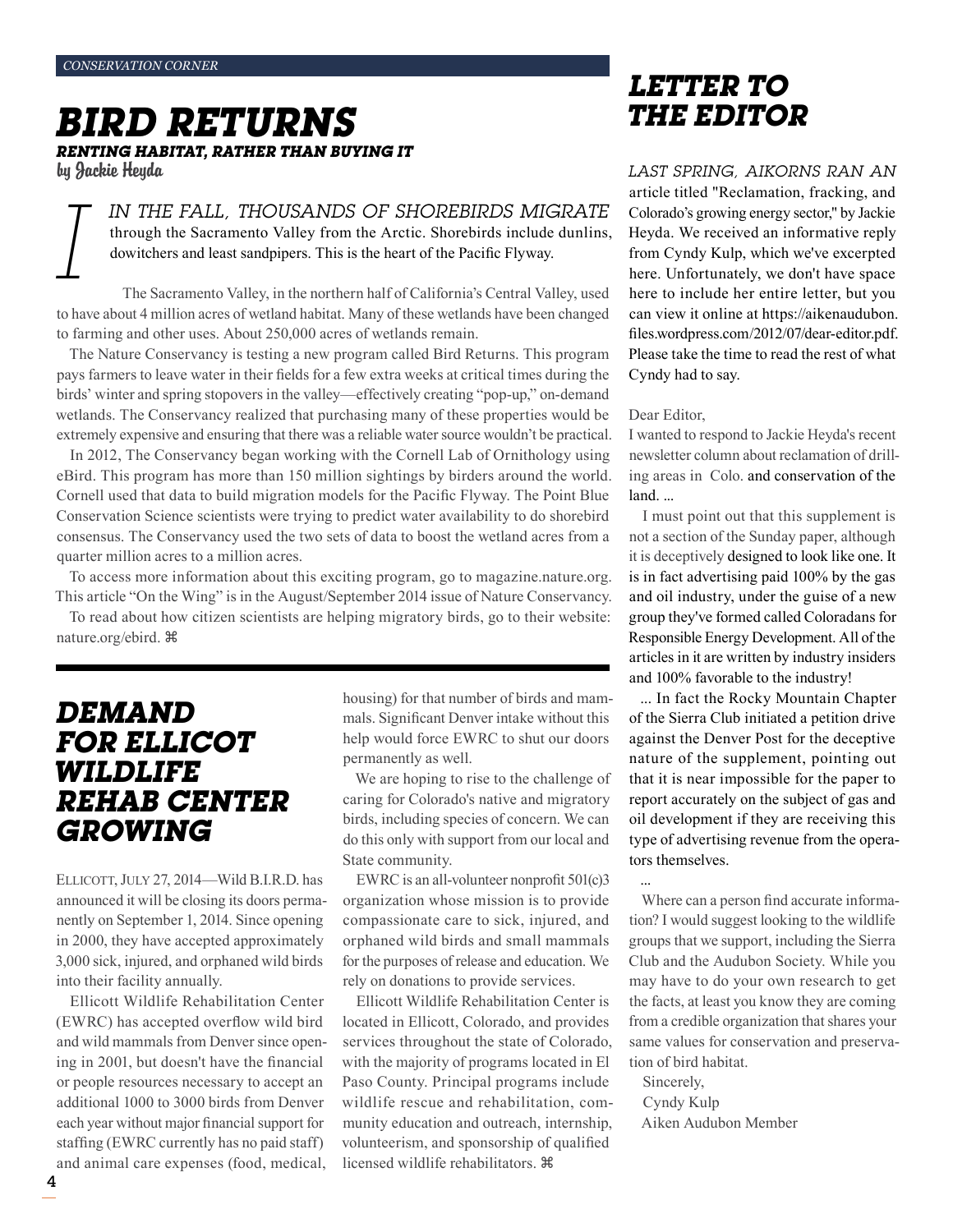**Bad Photos**, continued from front page



#### *Bye Bye Birdie*

Compose your shot so that the bird is flying out of the picture, rather than into it (right, above). Leave a lot of space behind the tail so you can imagine where the bird has been.



#### *(out of) focus*

Focus on the beak, or wings, or any part of the bird except the eye. This is particularly effective with big birds or in low light (where you have a wide-open aperture with minimum depth of field. Even better, focus on the object behind the bird, guaranteeing a blurry subject (as illustrated).



*Looking up*

Take your shot from under the bird, looking straight up. We all need more practice identifying birds from underneath, since that's often the angle we see them from.



*Bury the bird*

Make sure the bird you are photographing is buried in a tangle of twigs and leaves, hopefully obscuring all field marks. You don't usually get a clear view in the field, so why should your photo be any different?



#### *what is that?*

Take your photo from far away. You won't have to consider such annoying details as shutter speed, depth of field, or ISO. No one will question your ID, since they can barely see the bird. Just think of all the money you'll save, not having to buy an expensive telephoto lens. As a bonus, you don't have to worry about all the above points, since the bird is just a speck in your picture.



#### *a Very Bad Photo*

In this shot, you can see how I have combined various elements into one photo. The bird is facing away, it's buried in the foliage, and I've even included a bright, distracting object.

I'm sure you can think of more helpful tips. With some practice, you too can excel at making bad bird photos!

### *Fountain Creek Nature Center Expansion*

*IKEN AUDUBON*<br>
provided financial support<br>
to the Fountain Creek<br>
Nature Center expansion<br>
project. The ribbon cutting and celebration provided financial support to the Fountain Creek Nature Center expansion

was held on May 17th with several Aiken board members in attendance.



The expansion project added 2,500 square feet of space to the building with updated and new educational exhibits as well as a new deck overlooking the ponds.

Our donation helped fund the creation of

the birding exhibits – one which showcases the "Bird Beak" game teaching visitors how the shape of a bird's bill determines a bird's diet and the second which includes bin-



oculars and bird identification guides.

In addition, a number of the photos throughout the new exhibit space were provided by several of our talented Aiken Audubon members.

It is hoped that everyone takes the chance to see the amazing transformation of this local treasure.